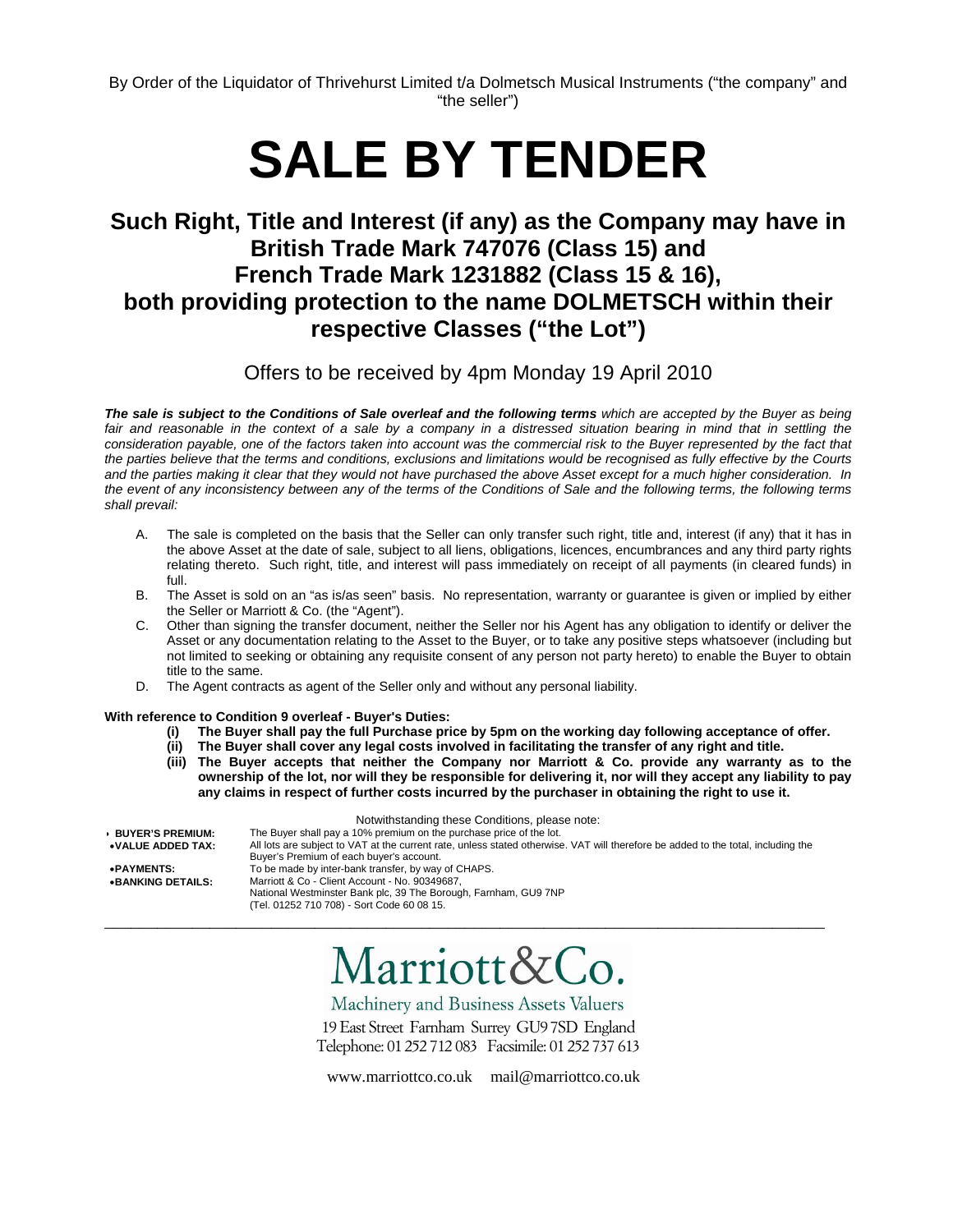## **CONDITIONS OF SALE BY TENDER**

## **'Online' sales use the internet, licenced software and a remote server over which Marriott & Co. has no control. Marriott & Co. accept no responsibility whatsoever for any bids placed**

#### **1. Definitions**

- In these conditions references to:
- (a) "The Agent" means the firm of Marriott & Co. or any Partner or employee thereof at the time of Sale;
- (b) The "Buyer" shall have the meaning ascribed to it in Condition 6 and the "Buyers" shall been deemed to be principals (for the purpose of these conditions), unless to the knowledge of the Agent they are acting as agents on behalf of a named principal;
- (c) The "Seller" means the person owning or having the right to sell the lot;
- "Lot(s)" means such goods, vehicles, computers and/or other items which are the subject of the Sale by Tender;
- The Interpretation Act 1978 applies to the terms and expressions used in these conditions as if contained in the statute, and these conditions shall be governed by English Law.

### **2. The Condition of Goods**

Whilst every care has been taken in the preparation of any advertisement brochure and other publication, they are necessarily statements of opinion and must not be relied upon as statements of fact. Neither the Seller nor the Agent is responsible for the correctness of any description of any lot. The Agent sells as agent for the Seller (unless otherwise specifically declared). The Agent is not in a position to know the history or assess the quality of the lots. Lots sold are likely to have been subject to wear and tear caused by use or the effects of age and may have faults and imperfections. Buyers are given opportunities at the viewing times to examine lots and will be assumed to have done so. They must rely solely on their own skill or judgement as to whether lots are fit for any particular purpose and whether they comply with the catalogue description.

**3. Personal Risk and Damage to Property**  Every person on the premises where the lots are being exhibited or sold before, during or after the sale are:

- (a) Deemed to be there at their own risk and neither the Seller nor the Agent shall be liable for any loss, accident or injury sustained howsoever caused; and
- (b) Responsible for any damage they, their carriers or other agents may cause to any lot, to the premises or any other property.

#### **4. Duties of Persons Present**

All persons present at the sale agree to refrain from conduct which may cause a nuisance to others present and to indemnify the Agent against the consequences of any proceedings brought against them in respect of such conduct.

#### **5. Offers**

All offers shall be submitted in the manner prescribed by the Agent, and shall be treated as being made upon these Conditions of Sale and on the basis that the party making the offer has notice of these conditions. All offers shall be binding upon the party making the offer unless otherwise notified by the Agent.

#### **6. Ascertainment of the Buyer**

The Buyer shall be the person making the offer which is acceptable to the Agent; the Buyer will be informed in writing accordingly.

#### **7. Agent's Discretion**

The Agent has sole discretion to refuse any offer, to withdraw any lot, and exclude any person from the sale site.

#### **8. Buyer's Premium and Value Added Tax**

The Buyer shall pay a 10 per cent premium on the purchase price of each lot whether sold by tender or private treaty (such premium to belong to the Agent), together with Value Added Tax at the current rate on the purchase price of each lot (unless the lot is notified as not attracting Value Added Tax) and on the premium.

## **9. Duties of Buyers**

- The Buyer shall:<br>(a) Pay the full pure Pay the full purchase price together with any chargeable Value Added Tax by the time/date stated overleaf;
- (b) In accordance with the Health & Safety at Work Regulations and Construction Design & Management Regulations, the Buyer may be required to provide a 'Method Statement" and/or "Risk Assessment" for approval by the Seller and/or the Agent prior to the removal of any lots. The Buyer is responsible for electrical disconnections which must be carried out by a suitably qualified electrician, and the Buyer is responsible for the removal of any fluid state and  $\frac{1}{2}$ waste in and around the lot(s) strictly in accordance with the Control of Substances Hazardous to Health Regulations;
- On proof of payment and by appointment, remove the goods expeditiously and by the time/date stated overleaf;
- (d) Where lots are fixed to land and/or buildings, detach such lot safely and lawfully without the use of flame cutters, explosives or any other dangerous equipment or processes (unless with previous written permission of the Agent) and forthwith make good any damage to the land and/or buildings and the Buyer undertakes to indemnify the Agent and (where appropriate) the Seller again any costs, damage, claims and demands arising upon such

removal. The Agent may require prior to removal a sum from the Buyer to cover the likely damage caused by such removal. The Agent shall be entitled to exercise a lien on any lot purchased by the Buyer until all or any damage or loss has been paid in full.

#### **10. Liability of the Agent and Sellers**

Lots are sold with all faults and defects and with all errors of description and neither the Seller nor the Agent is responsible for any defects whatsoever. All implied conditions relating to description, fitness and quality are accordingly excluded;

(b) The Seller and the Agent do not make or give, nor has any person in the employment of the Agent any authority to make or give, any express representation or warranty with regard to any lot - except as provided by Condition 11 below.

### **11. Risk and Passing of Property**

Subject to Condition 15 below, the Seller warrants to the Agent and to the Buyer that the Seller is the true owner of the lot or is properly authorised to sell it. Each lot is at the sole risk of the Buyer upon acceptance of the Buyer's offer. Title shall not pass to the Buyer until payment has been made in full and until such time the Agent shall have a lien on the lot.

#### **12. Default by the Purchaser**

- If the Buyer fails to comply with his duties, the Agent shall have the right to:<br>(a) Resell the lots by Public Auction or otherwise without notice to the Buyer. and
- Resell the lots by Public Auction or otherwise without notice to the Buyer, and if any loss arises from such a resale after deducting the Agent's full costs and expenses, the Buyer shall be responsible to the Agent for that loss (any net surplus to be the Seller's); and
- (b) Where a deposit is paid, to forfeit that deposit; and
- (c) Charge interest on any unpaid balance at the rate of 2 per cent above base rate from time to time; and
- (d) Charge for storage arising after the time for removal at the rate of 25 per cent per annum of the sale price and to release the lots in question to the Buyer only after payment in full of all storage and removal expenses incurred (as well as the full purchase price).

#### **13. Computer Software and Data**

The sale of any computers specifically excludes any software and/or data that may be held on computer carrying media, and the Buyer undertakes to not use and to remove and/or re-licence any software and to not use and to remove all data within the meaning of the Data Protection Act 1998 from the computer carrying media.

#### **14. Safety of Machinery, Vehicles and Portable Appliances**

- (a) Lots may not comply with the Health and Safety at Work Act 1974 or other relevant safety legislation. Accordingly the Buyer undertakes not to use any lot purchased until satisfied that it complies with the relevant Acts and Regulations relating to such machines and equipment, to handle correctly any toxic chemicals and dangerous substances, and to indemnify the Agent against any failure to
- observe this undertaking; (b) In the case of the sale of vehicles, no vehicle is warranted or held out to be roadworthy; the Buyer undertakes to ensure that no vehicle is used unless it complies with the Road Traffic Acts and other relevant legislation; the odometer reading of vehicles is not warranted;
- All goods sold are sold as used and are not supplied as new
- (d) This sale is subject to Marriott & Co. being satisfied that all electrical and/or gas portable appliances are safe, and the Buyer must allow access for a competent person nominated by Marriott & Co. to inspect and carry out any necessary portable appliance tests (at the Seller's expense); any item failing a safety test will be excluded from the sale and scrapped.

#### **15. Insolvency and Death**

- Where the Agent conducts a sale on behalf of a Seller who is the Administrative Receiver, Administrator, Liquidator or Supervisor of a limited company or Trustee in Bankruptcy or Supervisor of an individual:
- (a) The Seller shall only act as an agent on behalf of the company or bankrupt or individual (as the case may be) and shall be under no personal liability whatsoever in respect of the contract for sale of any lot;
- (b) The Seller and the Agent on his behalf sell whatever right, title or interest the company, bankrupt or individual may have in the lot; no warranty is given or authorised to be given by the Seller nor the Agent with regard to the Seller's title to any lot(s) sold; any claims with regard to retention of title or other claims to the lot(s) will be the responsibility of the Buyer without any recourse to the Seller or the Agent; no adjustment will be made if it subsequently transpires that the lot(s) are subject to third party ownership;
- (c) If before title to any lot has passed to the Buyer, being an individual, he dies or enters into a composition or arrangement for the benefit of his creditors or has a Receiving Order in Bankruptcy made against him, or being a body corporate, has a Receiver or a Receiver and Manager or an Administrator appointed or goes into Liquidation or enters into an arrangement for the benefit of its creditors, then in all such cases the contract for sale for such lot may be, at the Agent's discretion, rescinded without notice to the Buyer. Upon recision, any deposit paid by the Buyer shall be forfeited and the Agent shall be entitled to exercise the rights set out in these Conditions of Sale on the basis of a deemed default by the Buyer.